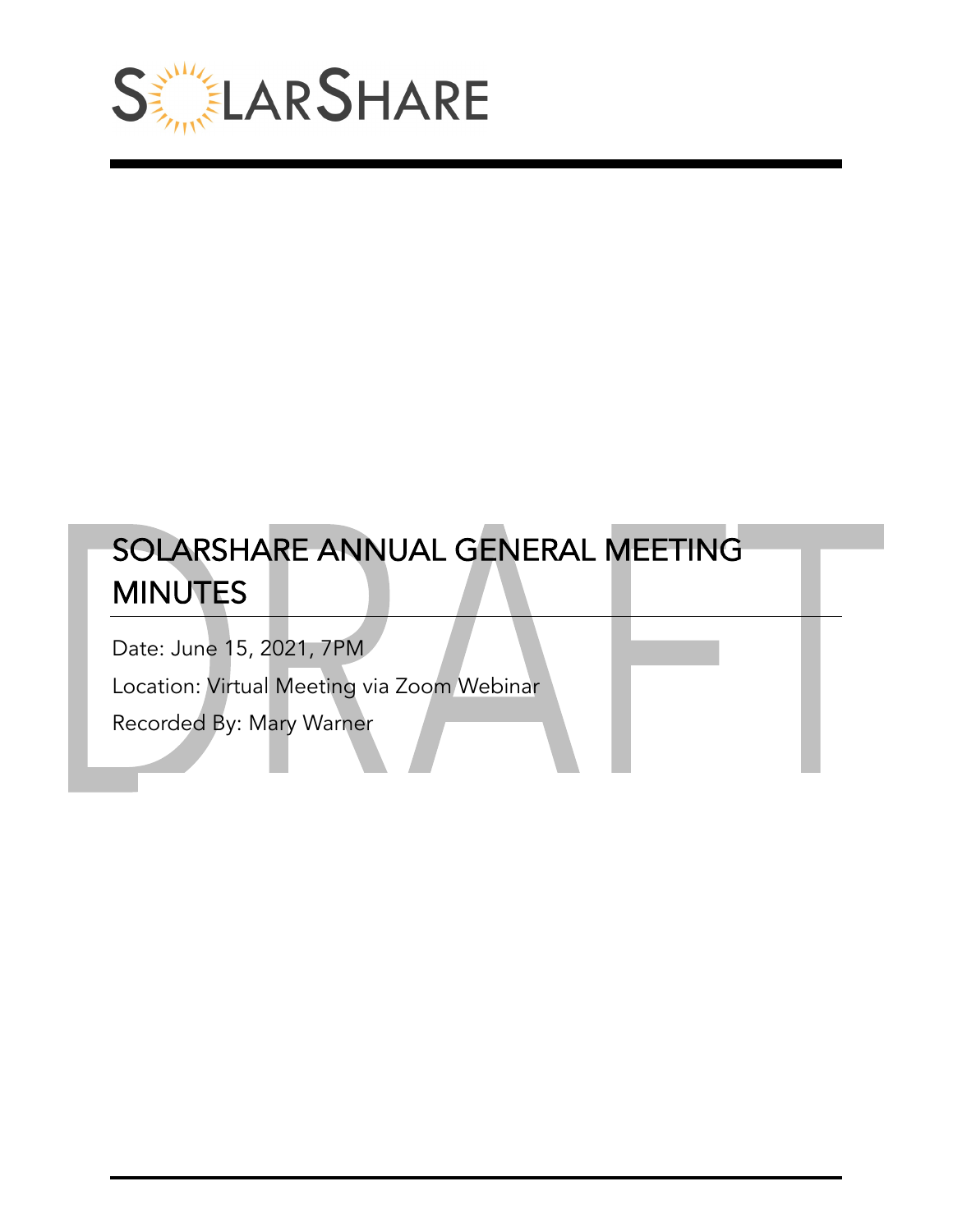#### 7:12 PM - Call to order

# WELCOME & INTRODUCTIONS:

At least 84 members were present, meeting our required minimum quorum of 25 members. The Chair of the meeting is Chris Caners, SolarShare's General Manager.

Resolution: It was moved by Mike Brigham and passed by electronic poll that the minutes from the 2020 AGM are approved.

### INTRODUCTION:

The Chair thanks Khalid Grant and Brian Iler for their commitment to SolarShare over the years and makes a call for those who are interested in becoming committee members.

#### PRESIDENT'S REPORT:

Mike Brigham, SolarShare President, gave a presentation reviewing 2020 and 2021 year to date. Performance in 2021 is doing quite well against budget. SolarShare purchased two operating Feed-In-Tariff (FIT) projects including the land on which one of them is located and has an interest in acquiring other existing FIT projects. Mike highlighted some operations and maintenance activities. Solar Bond sales were reopened in January 2021.

#### TREASURER'S REPORT:

Ron Seftel, SolarShare Treasurer, reviewed the 2020 audited financial statements. He noted improved performance in 2020 compared to 2019. The cash balance at year end better than prior year, due to success of bond sales campaign in 2020. The Treasurer noted that our long term model is built to show cash and revenue over time and remains positive to the end of projects which is what we need to know the co-op is in good shape.

The Treasurer noted that the audit committee took the audit to tender to confirm that SolarShare was obtaining good audit value and that the board recommends that Kriens LaRose to continue as the auditor based on that process.

Resolution: It was moved by Ron Seftel and passed by electronic poll that Kriens-LaRose be appointed as auditors for the 2021 fiscal year.

# ELECTION OF NEW BOARD MEMBERS:

The Chair noted that there are currently three available spots on the Board, and three candidates running: Glen Campbell, Patrick Collie and Doug Finley. The Chair called for other nominees and none were identified. Each candidate spoke to the membership for one minute.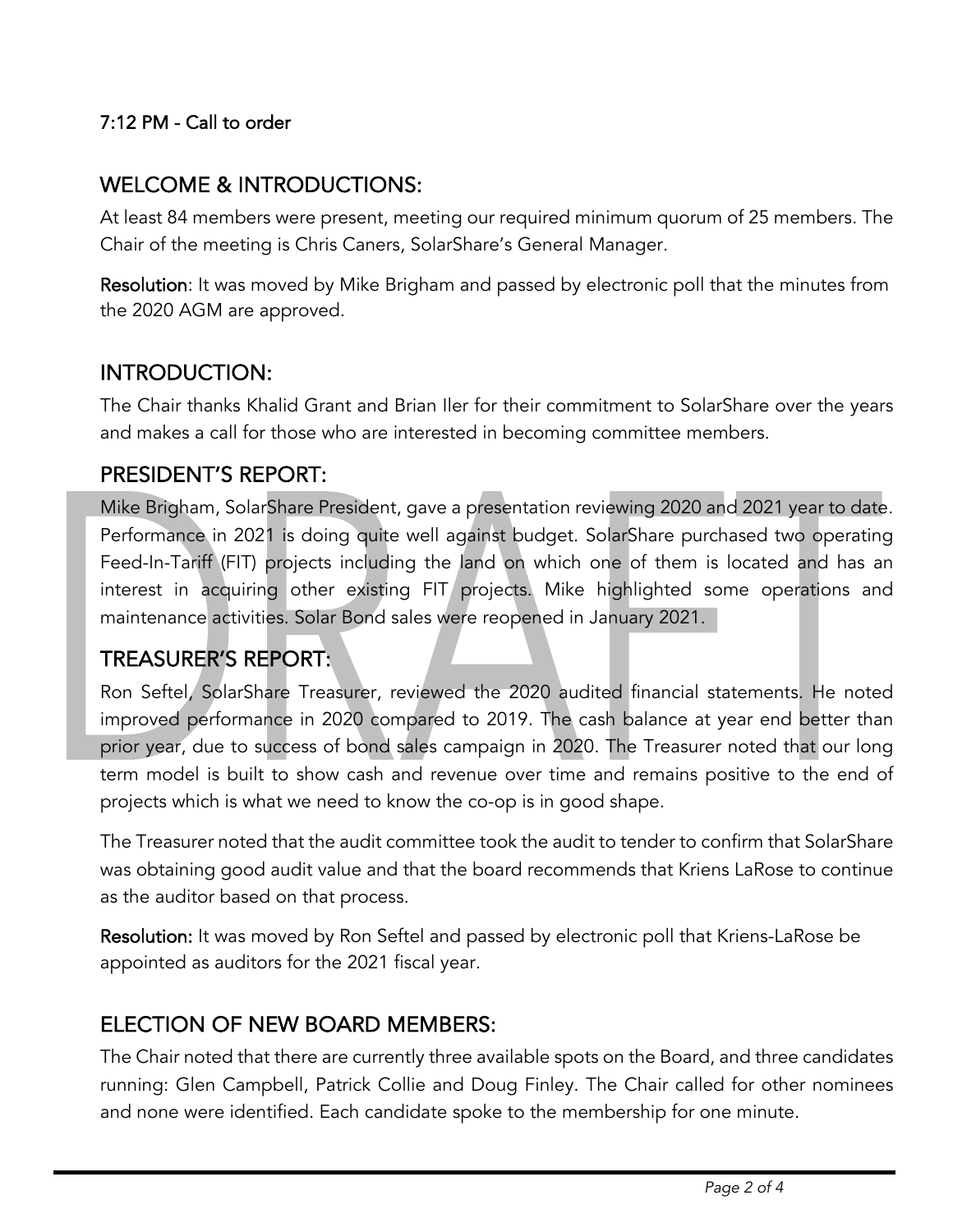Resolution: It was moved by Graysanne Bedell and passed by electronic poll that each of the three nominees are elected to the board to hold office for the term of 3 years or until they leave office or a successor is appointed.

# ANNOUNCEMENT OF ELECTION RESULTS:

The Chair announced that Glen Campbell, Patrick Collie and Doug Finley were elected to the board of directors and congratulates them.

# NEW BUSINESS UPDATE:

Khalid Grant, Chair of the New Business Committee, presented an update of the New Business Committee. He indicated that SolarShare purchased two existing Ontario FIT projects in 2021 and described SolarShare's plans for the future and interest in acquiring other existing Ontario FIT projects.

# SALES AND MARKETING PRESENTATION:

Pieter de Koning, Chair of the Marketing Committee, presented an update of marketing and bond sales and maturities. He noted that Solar Bond sales are going well that there was large maturity event in April, and many members chose to reinvest. He also announced that a new website is under development. Pieter then answered questions from the audience.

# GOVERNANCE PRESENTATION:

Graysanne Bedell, Vice-President and Chair of the Governance Committee, presented an update on governance activities. She noted that three changes were made to SolarShare's by-laws to address regulatory changes, virtual meetings and electronic signatures.

# SOLARSHARE HAS MOVED OFFICE LOCATION

The Chair noted that SolarShare has moved its offices to the Centre for Social Innovation to 192 Spadina Avenue, Suite 429, Toronto, Ontario M5T 2C2.

# QUESTION & ANSWER PERIOD

The board of directors answered a number of questions from the audience concerning the characteristics of the projects SolarShare purchases and operates, operations and maintenance activities and Solar Bond sales.

Resolution: It was moved by Mike Brigham and passed by electronic poll that the meeting be terminated.